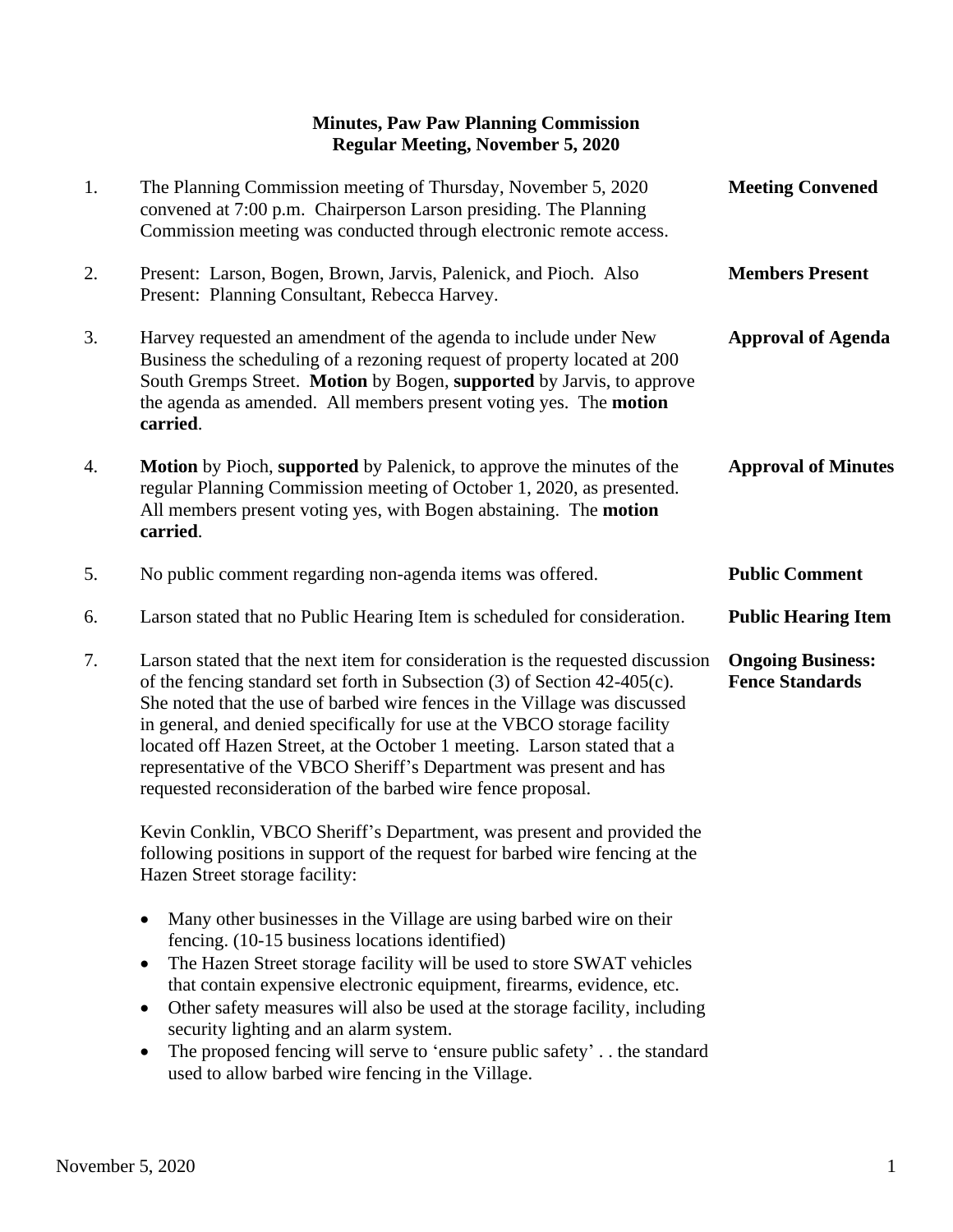In Planning Commission consideration of the points presented by Conklin, the following was noted: several sites referenced as using barbed wire fencing are not located within the Village; most of the Village sites referenced are long-standing situations and predate the Ordinance requirement; the Ordinance requirement was established as a deliberate attempt to curb the practice of using barbed wire fencing in the Village; and, only one business listed that did not predate the Ordinance received approval – Bloomingdale Communications.

 Pioch noted that the stated objective of preventing theft is typical to most facilities. If preventing theft is determined to constitute 'ensuring public safety', then barbed wire fencing would be allowed at most facilities. He felt this was contrary to the purpose of the standard.

 Bogen opined that barbed wire fencing is not a deterrent to theft and that additional security options, such as alarms, etc., would better serve that purpose.

 Palenick stated that he felt that given the nature of the items proposed for storage, any proposed security system for the facility would be 'ensuring the public safety', and therefore be warranted.

 Pioch reiterated that the standard of 'ensuring public safety' is intended to protect the public, not to protect things. He suggested that any discussion of modifying that objective/standard should first receive feedback from the Village Council.

Planning Commission members agreed on the following points of consensus:

- Use of barbed wire fencing at the VBCO storage facility does not meet the current standard of 'necessary to ensure public safety'.
- Village Council affirmation of the objectives of the current standard of 'necessary to ensure public safety' is requested.
- Village Council feedback is desired prior to any consideration of an amendment to the existing standard.
- 8. Larson stated that the next item for consideration is the amendment of **Ongoing Business:** Sec 42-370, Zoning Ordinance to 1) include a design standard that would **Text Amendment**  require a visual or physical break in the walls of residential accessory **Accessory Buildings** buildings to prevent expansive blank walls; 2) replace the 'view shed standard' applicable to accessory buildings with 'waterfront lot' standards; and, 3) improve consistency in the standards applicable to accessory buildings.

 Harvey provided an overview of the draft text (Draft #2), noting that the revisions requested at the October meeting had been incorporated. Referencing work tables provided, she outlined how the proposed accessory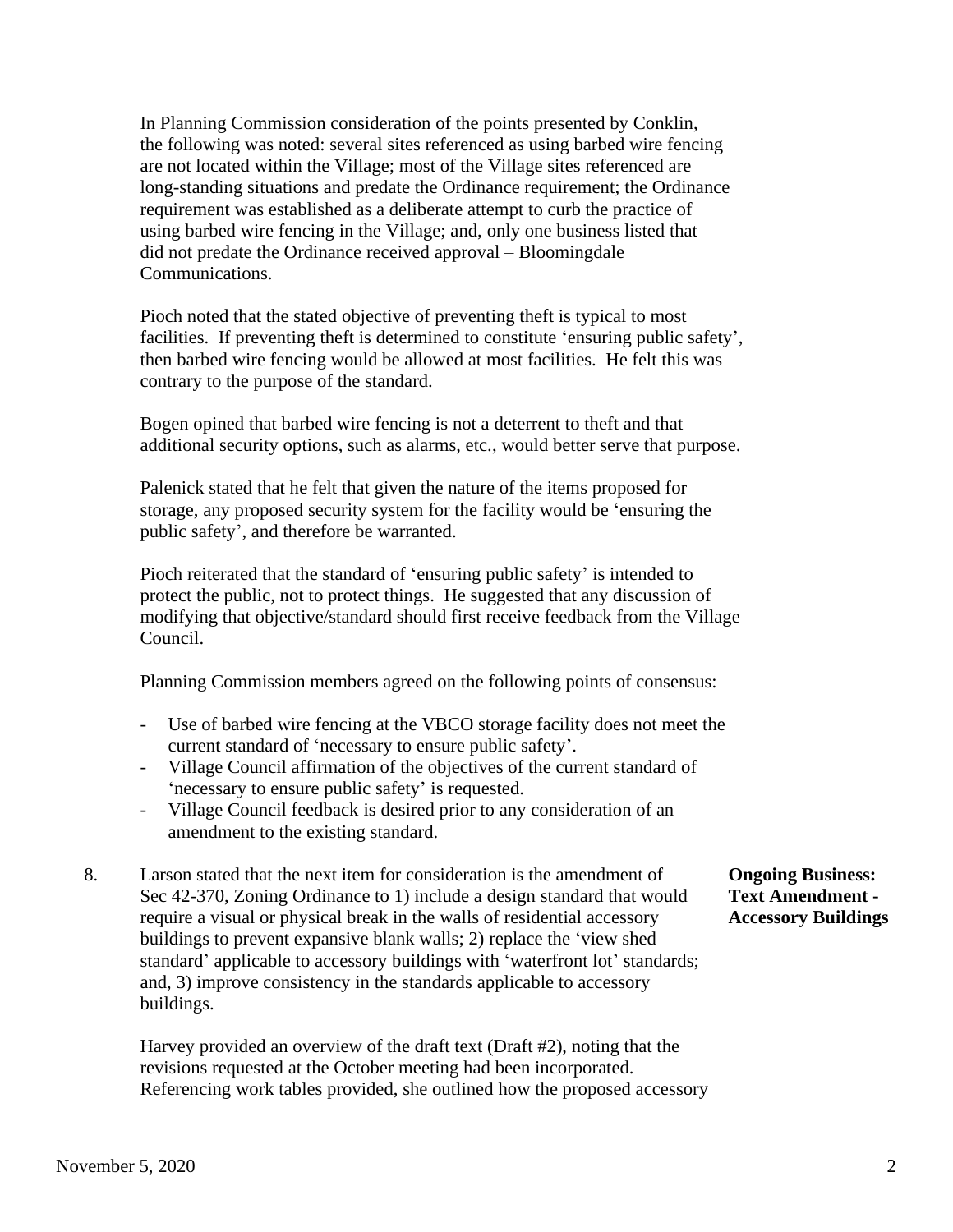building/waterfront lot text differs/does not differ from existing standards.

 Bogen questioned if the increased maximum building size standard of 884 sq ft was still desired, given the increased building height and 'accessory dwelling unit' use option were not approved. The recently increased size standard was determined to be satisfactory.

 In continued discussion, Bogen expressed concern with the use of accessory buildings for home occupations and Chairperson Larson questioned the need for a standard to limit the number of accessory buildings. It was observed that the Ordinance already prohibits the use of accessory buildings for home occupations. It was also noted that building setback and lot coverage requirements adequately serve to limit the number of accessory buildings allowed on a property.

 The Planning Commission agreed that the proposed revisions to the accessory building standards (Sec 42-370 a)-g) were supported. After review of the new 'waterfront lot' provisions, it was acknowledged that the new language will not change most existing standards; improves the view shed limitation; fills existing gaps in the standards; and, reduces the rear yard setback standard for accessory buildings on waterfront lots.

 **Motion** by Pioch, **supported** by Bogen, to accept the proposed draft amendments (Draft #2) and schedule same for public hearing at the December 3, 2020 meeting. All members present voting yes. The **motion carried**.

9. Larson stated that the next item for consideration is the discussion of **New Business**: proposed amendments to Section 42-267 (25) – Telecommunications **Telecommunications** Towers. **Towers**

 Harvey referenced draft text (Draft #1) provided for Planning Commission review. She noted that she recently discovered that many elements of Section 42-367 (25) are out of date and inconsistent with State law. In response, she is suggesting an update of the existing provision using text she recently crafted for another community . . noting it has already received legal review . . and adjusting it for use in the Village. Planning Commission members agreed to review the draft text for consideration at the December meeting.

10. Harvey presented an application received requesting the rezoning of property located at 200 South Gremps Street from B-2 to CBD. **Motion** by Bogen, **supported** by Jarvis, to schedule a public hearing on the requested rezoning for the December 3, 2020 meeting. All members present voting yes. The **motion carried**.